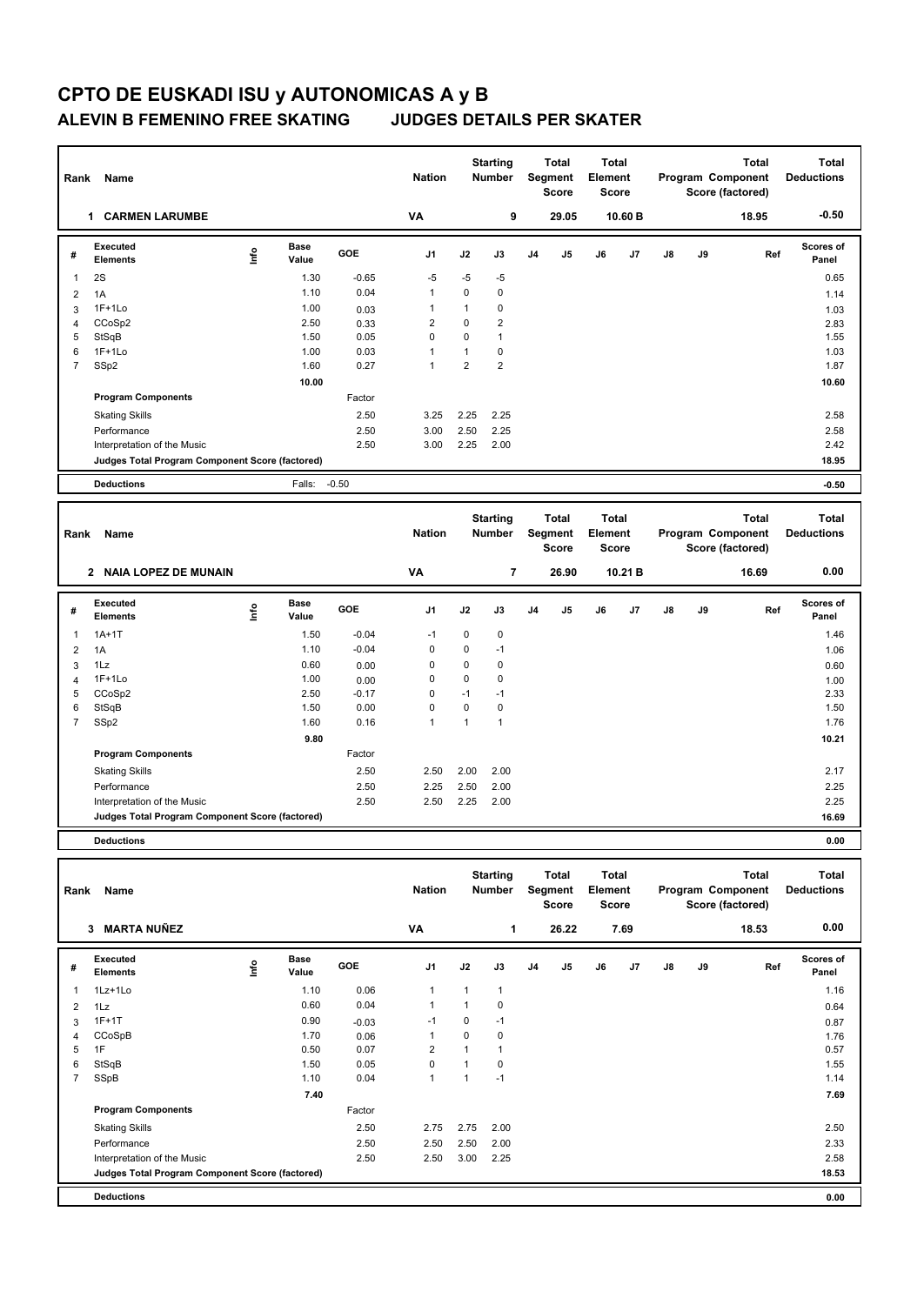| Rank           | Name                                            | <b>Nation</b> |                      | <b>Starting</b><br><b>Number</b> |                | Total<br>Segment<br><b>Score</b> | Total<br>Element<br><b>Score</b> |                |                |    | <b>Total</b><br>Program Component<br>Score (factored) | <b>Total</b><br><b>Deductions</b> |    |       |                           |
|----------------|-------------------------------------------------|---------------|----------------------|----------------------------------|----------------|----------------------------------|----------------------------------|----------------|----------------|----|-------------------------------------------------------|-----------------------------------|----|-------|---------------------------|
|                | 4 PAULA CHIA                                    |               |                      |                                  | <b>NA</b>      |                                  | 11                               |                | 25.27          |    | 6.49                                                  |                                   |    | 18.78 | 0.00                      |
| #              | Executed<br>Elements                            | ١nf٥          | <b>Base</b><br>Value | <b>GOE</b>                       | J <sub>1</sub> | J2                               | J3                               | J <sub>4</sub> | J <sub>5</sub> | J6 | J7                                                    | J8                                | J9 | Ref   | <b>Scores of</b><br>Panel |
| $\overline{1}$ | 1Lz                                             |               | 0.60                 | 0.02                             | $\mathbf 0$    | 1                                | 0                                |                |                |    |                                                       |                                   |    |       | 0.62                      |
| 2              | CSp1                                            |               | 1.40                 | 0.05                             | $\overline{1}$ | 0                                | 0                                |                |                |    |                                                       |                                   |    |       | 1.45                      |
| 3              | 1Aq                                             | q             | 1.10                 | $-0.26$                          | $-1$           | $-3$                             | $-3$                             |                |                |    |                                                       |                                   |    |       | 0.84                      |
| 4              | StSqB                                           |               | 1.50                 | 0.00                             | 0              | 0                                | 0                                |                |                |    |                                                       |                                   |    |       | 1.50                      |
| 5              | $1F+1Lo$                                        |               | 1.00                 | 0.00                             | 0              | 0                                | 0                                |                |                |    |                                                       |                                   |    |       | 1.00                      |
| 6              | 1Lz+1Lo                                         |               | 1.10                 | $-0.02$                          | 0              | 0                                | $-1$                             |                |                |    |                                                       |                                   |    |       | 1.08                      |
| $\overline{7}$ | CoSp                                            |               | 0.00                 | 0.00                             |                |                                  |                                  |                |                |    |                                                       |                                   |    |       | 0.00                      |
|                |                                                 |               | 6.70                 |                                  |                |                                  |                                  |                |                |    |                                                       |                                   |    |       | 6.49                      |
|                | <b>Program Components</b>                       |               |                      | Factor                           |                |                                  |                                  |                |                |    |                                                       |                                   |    |       |                           |
|                | <b>Skating Skills</b>                           |               |                      | 2.50                             | 3.25           | 2.50                             | 2.25                             |                |                |    |                                                       |                                   |    |       | 2.67                      |
|                | Performance                                     |               |                      | 2.50                             | 3.25           | 2.25                             | 1.75                             |                |                |    |                                                       |                                   |    |       | 2.42                      |
|                | Interpretation of the Music                     |               |                      | 2.50                             | 3.00           | 2.25                             | 2.00                             |                |                |    |                                                       |                                   |    |       | 2.42                      |
|                | Judges Total Program Component Score (factored) |               |                      |                                  |                |                                  |                                  |                |                |    |                                                       |                                   |    |       | 18.78                     |
|                | <b>Deductions</b>                               |               |                      |                                  |                |                                  |                                  |                |                |    |                                                       |                                   |    |       | 0.00                      |

q Jump landed on the quarter

| Rank           | Name                                            |             |               |            | <b>Nation</b>  |          | <b>Starting</b><br><b>Number</b> |                | Total<br>Segment<br><b>Score</b> | Total<br>Element<br><b>Score</b> |      |    |    | <b>Total</b><br>Program Component<br>Score (factored) | <b>Total</b><br><b>Deductions</b> |
|----------------|-------------------------------------------------|-------------|---------------|------------|----------------|----------|----------------------------------|----------------|----------------------------------|----------------------------------|------|----|----|-------------------------------------------------------|-----------------------------------|
|                | <b>LEIRE RUIZ MORENO</b><br>5                   |             |               |            | VA             |          | 6                                |                | 24.98                            |                                  | 8.72 |    |    | 16.26                                                 | 0.00                              |
| #              | <b>Executed</b><br><b>Elements</b>              | <u>info</u> | Base<br>Value | <b>GOE</b> | J <sub>1</sub> | J2       | J3                               | J <sub>4</sub> | J5                               | J6                               | J7   | J8 | J9 | Ref                                                   | <b>Scores of</b><br>Panel         |
| 1              | $1Lz+1Lo$                                       |             | 1.10          | $-0.02$    | 0              | $\Omega$ | $-1$                             |                |                                  |                                  |      |    |    |                                                       | 1.08                              |
| 2              | 1Lz                                             |             | 0.60          | 0.04       | $\mathbf{1}$   |          | 0                                |                |                                  |                                  |      |    |    |                                                       | 0.64                              |
| 3              | $1F+1Lo$                                        |             | 1.00          | $-0.02$    | 0              | 0        | $-1$                             |                |                                  |                                  |      |    |    |                                                       | 0.98                              |
| 4              | StSqB                                           |             | 1.50          | 0.00       | 0              | 0        | 0                                |                |                                  |                                  |      |    |    |                                                       | 1.50                              |
| 5              | CCoSp1                                          |             | 2.00          | 0.13       | $\mathbf{1}$   | $\Omega$ |                                  |                |                                  |                                  |      |    |    |                                                       | 2.13                              |
| 6              | 1F                                              |             | 0.50          | 0.02       | $\mathbf{1}$   | $\Omega$ | 0                                |                |                                  |                                  |      |    |    |                                                       | 0.52                              |
| $\overline{7}$ | SSp2                                            |             | 1.60          | 0.27       | 2              |          | 2                                |                |                                  |                                  |      |    |    |                                                       | 1.87                              |
|                |                                                 |             | 8.30          |            |                |          |                                  |                |                                  |                                  |      |    |    |                                                       | 8.72                              |
|                | <b>Program Components</b>                       |             |               | Factor     |                |          |                                  |                |                                  |                                  |      |    |    |                                                       |                                   |
|                | <b>Skating Skills</b>                           |             |               | 2.50       | 2.50           | 2.25     | 2.00                             |                |                                  |                                  |      |    |    |                                                       | 2.25                              |
|                | Performance                                     |             |               | 2.50       | 2.50           | 2.25     | 2.00                             |                |                                  |                                  |      |    |    |                                                       | 2.25                              |
|                | Interpretation of the Music                     |             |               | 2.50       | 2.25           | 2.00     | 1.75                             |                |                                  |                                  |      |    |    |                                                       | 2.00                              |
|                | Judges Total Program Component Score (factored) |             |               |            |                |          |                                  |                |                                  |                                  |      |    |    |                                                       | 16.26                             |

**Deductions 0.00**

**Total Deductions Total Program Component Score (factored) Total Element Score Total Segment Score Starting Rank Name Nation Number # Executed Elements Base Value GOE J1 J2 J3 J4 J5 J6 J7 J8 J9 Scores of Panel** 1 1.10 -0.29 -3 -2 -3 **Ref**  سمان بال بن المسائلة المسائلة المسائلة المسائلة المسائلة المسائلة المسائلة المسائلة المسائلة المسائلة المسائلة<br>1A 1.10 -0.29 -3 -2 -3<br>1A 1.10 -0.29 -3 -2 -3  **6 ALAIA IRURETAGOIENA NA 2 24.17 8.14 16.03 0.00** 2 1Lz+1A+SEQ 1.36 -0.33 -3 -3 -3 1.03 3 CoSp1 1.70 0.06 0 0 1 1.76 4 StSqB 1.60 1.50 0.10 1 1 0 1.60 1.60 1.60 5 1F+1Lo 1.00 0.00 0 0 0 1.00 6 1Lz 0.60 0.00 0 0 0 0.60 7 SSp1 1.30 0.04 1 0 0 1.34 **8.56** 8.56 **Program Components**  Skating Skills 2.50 2.00 2.25 2.50 2.25 Factor Performance 2.50 2.25 2.00 2.00 2.08 Interpretation of the Music 2.50 2.25 2.25 1.75 2.08 **Deductions 0.00 Judges Total Program Component Score (factored) 16.03**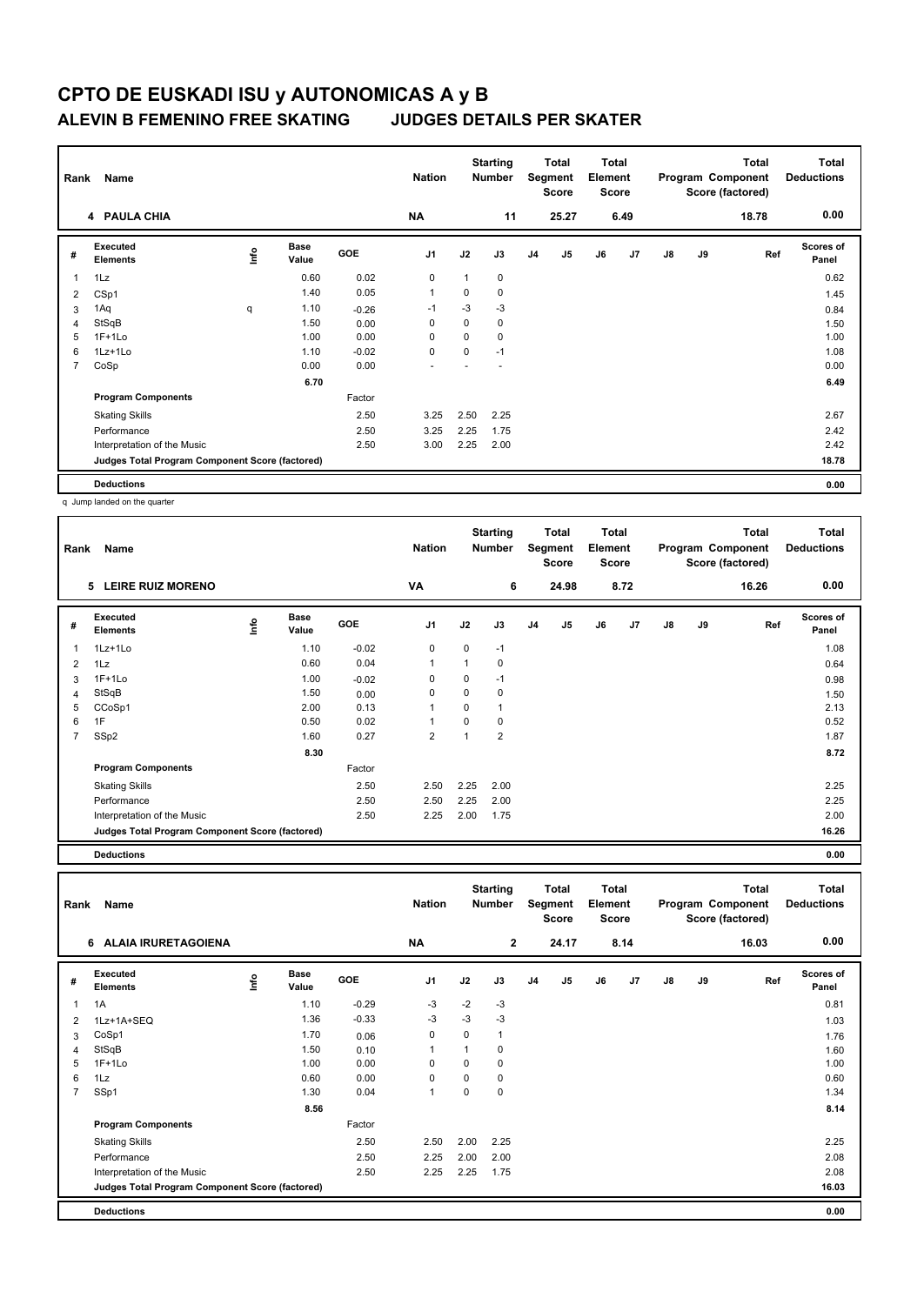| Name<br>Rank   |                                                 |      |                      |            |                |        | <b>Starting</b><br><b>Number</b> |                | Total<br>Segment<br><b>Score</b> | Total<br>Element<br><b>Score</b> |      |    |    | <b>Total</b><br>Program Component<br>Score (factored) | <b>Total</b><br><b>Deductions</b> |
|----------------|-------------------------------------------------|------|----------------------|------------|----------------|--------|----------------------------------|----------------|----------------------------------|----------------------------------|------|----|----|-------------------------------------------------------|-----------------------------------|
|                | <b>BEATRIZ POMAR</b><br>7                       |      |                      |            | <b>AR</b>      |        | 12                               |                | 23.99                            |                                  | 6.06 |    |    | 17.93                                                 | 0.00                              |
| #              | Executed<br><b>Elements</b>                     | ١nf٥ | <b>Base</b><br>Value | <b>GOE</b> | J <sub>1</sub> | J2     | J3                               | J <sub>4</sub> | J <sub>5</sub>                   | J6                               | J7   | J8 | J9 | Ref                                                   | <b>Scores of</b><br>Panel         |
| 1              | $1F+1Lo$                                        |      | 1.00                 | $-0.02$    | $\mathbf 0$    | 0      | $-1$                             |                |                                  |                                  |      |    |    |                                                       | 0.98                              |
| $\overline{2}$ | 1Lz+1Lo                                         |      | 1.10                 | $-0.10$    | $-1$           | $-2$   | $-2$                             |                |                                  |                                  |      |    |    |                                                       | 1.00                              |
| 3              | 1Aq                                             | q    | 1.10                 | $-0.18$    | $-1$           | $-2$   | $-2$                             |                |                                  |                                  |      |    |    |                                                       | 0.92                              |
| 4              | CCoSp                                           |      | 0.00                 | 0.00       | ٠              | $\sim$ | $\overline{\phantom{a}}$         |                |                                  |                                  |      |    |    |                                                       | 0.00                              |
| 5              | StSqB                                           |      | 1.50                 | $-0.10$    | $\overline{1}$ | $-2$   | $-1$                             |                |                                  |                                  |      |    |    |                                                       | 1.40                              |
| 6              | 1F                                              |      | 0.50                 | 0.00       | 0              | 0      | 0                                |                |                                  |                                  |      |    |    |                                                       | 0.50                              |
| $\overline{7}$ | SSp1                                            |      | 1.30                 | $-0.04$    | $-1$           | 0      | 0                                |                |                                  |                                  |      |    |    |                                                       | 1.26                              |
|                |                                                 |      | 6.50                 |            |                |        |                                  |                |                                  |                                  |      |    |    |                                                       | 6.06                              |
|                | <b>Program Components</b>                       |      |                      | Factor     |                |        |                                  |                |                                  |                                  |      |    |    |                                                       |                                   |
|                | <b>Skating Skills</b>                           |      |                      | 2.50       | 3.00           | 2.00   | 2.25                             |                |                                  |                                  |      |    |    |                                                       | 2.42                              |
|                | Performance                                     |      |                      | 2.50       | 2.75           | 2.25   | 2.00                             |                |                                  |                                  |      |    |    |                                                       | 2.33                              |
|                | Interpretation of the Music                     |      |                      | 2.50       | 2.75           | 2.25   | 2.25                             |                |                                  |                                  |      |    |    |                                                       | 2.42                              |
|                | Judges Total Program Component Score (factored) |      |                      |            |                |        |                                  |                |                                  |                                  |      |    |    |                                                       | 17.93                             |
|                | <b>Deductions</b>                               |      |                      |            |                |        |                                  |                |                                  |                                  |      |    |    |                                                       | 0.00                              |

q Jump landed on the quarter

| Rank | Name                                            |      | <b>Nation</b>        |            | <b>Starting</b><br><b>Number</b> |      | <b>Total</b><br>Segment<br><b>Score</b> | Total<br>Element<br><b>Score</b> |                |    |                | Total<br>Program Component<br>Score (factored) | <b>Total</b><br><b>Deductions</b> |       |                    |
|------|-------------------------------------------------|------|----------------------|------------|----------------------------------|------|-----------------------------------------|----------------------------------|----------------|----|----------------|------------------------------------------------|-----------------------------------|-------|--------------------|
|      | <b>ANNE LARREA</b><br>8                         |      |                      |            | <b>NA</b>                        |      | 4                                       |                                  | 21.89          |    | 6.03           |                                                |                                   | 15.86 | 0.00               |
| #    | Executed<br><b>Elements</b>                     | ١nfo | <b>Base</b><br>Value | <b>GOE</b> | J <sub>1</sub>                   | J2   | J3                                      | J <sub>4</sub>                   | J <sub>5</sub> | J6 | J <sub>7</sub> | J8                                             | J9                                | Ref   | Scores of<br>Panel |
| 1    | 1F                                              |      | 0.50                 | $-0.02$    | 0                                | $-1$ | 0                                       |                                  |                |    |                |                                                |                                   |       | 0.48               |
| 2    | $1Lz+1T$                                        |      | 1.00                 | $-0.04$    | $-1$                             | $-1$ | 0                                       |                                  |                |    |                |                                                |                                   |       | 0.96               |
| 3    | 1Lz                                             |      | 0.60                 | $-0.04$    | $-1$                             | 0    | $-1$                                    |                                  |                |    |                |                                                |                                   |       | 0.56               |
| 4    | CCoSp                                           |      | 0.00                 | 0.00       |                                  |      |                                         |                                  |                |    |                |                                                |                                   |       | 0.00               |
| 5    | StSqB                                           |      | 1.50                 | 0.00       | 1                                | $-1$ | 0                                       |                                  |                |    |                |                                                |                                   |       | 1.50               |
| 6    | $1F+1Lo$                                        |      | 1.00                 | $-0.02$    | 0                                | $-1$ | 0                                       |                                  |                |    |                |                                                |                                   |       | 0.98               |
| 7    | SSp2                                            |      | 1.60                 | $-0.05$    | $\mathbf 0$                      | 0    | $-1$                                    |                                  |                |    |                |                                                |                                   |       | 1.55               |
|      |                                                 |      | 6.20                 |            |                                  |      |                                         |                                  |                |    |                |                                                |                                   |       | 6.03               |
|      | <b>Program Components</b>                       |      |                      | Factor     |                                  |      |                                         |                                  |                |    |                |                                                |                                   |       |                    |
|      | <b>Skating Skills</b>                           |      |                      | 2.50       | 2.25                             | 1.50 | 2.00                                    |                                  |                |    |                |                                                |                                   |       | 1.92               |
|      | Performance                                     |      |                      | 2.50       | 2.50                             | 2.00 | 2.00                                    |                                  |                |    |                |                                                |                                   |       | 2.17               |
|      | Interpretation of the Music                     |      |                      | 2.50       | 2.50                             | 2.00 | 2.25                                    |                                  |                |    |                |                                                |                                   |       | 2.25               |
|      | Judges Total Program Component Score (factored) |      |                      |            |                                  |      |                                         |                                  |                |    |                |                                                |                                   |       | 15.86              |

**Deductions 0.00**

**Total Deductions Total Program Component Score (factored) Total Element Score Total Segment Score Starting Rank Name Nation Number # Executed Elements Base Value GOE J1 J2 J3 J4 J5 J6 J7 J8 J9 Scores of Panel** 1 1.10 -0.55 -5 -5 -5 **Ref**  1A 0.55 **Info 9 MIREN MARTIN VA 10 19.11 6.47 13.14 -0.50** 2 2S 1.30 -0.13 -1 -1 -1 1.17 3 1Lze+1Lo e 0.98 -0.17 -3 -4 -3 0.81 4 CoSp 0.00 0.00 - - - 0.00 5 StSqB 1.50 -0.15 -1 -1 -1 1.35 6 1A 1.10 -0.22 -2 -2 -2 -2 -2 0.88 7 SSp2 1.60 0.11 1 0 1 1.71  **7.58 6.47 Program Components**  Skating Skills **2.50** 2.50 2.50 1.50 1.50 Factor 2.50 1.83 Performance 2.50 2.00 1.50 1.50 1.67 Interpretation of the Music 2.50 2.50 1.75 2.00 1.50 1.75 2.00 1.50 1.75 **Deductions** Falls: -0.50 **-0.50 Judges Total Program Component Score (factored) 13.14**

e Wrong edge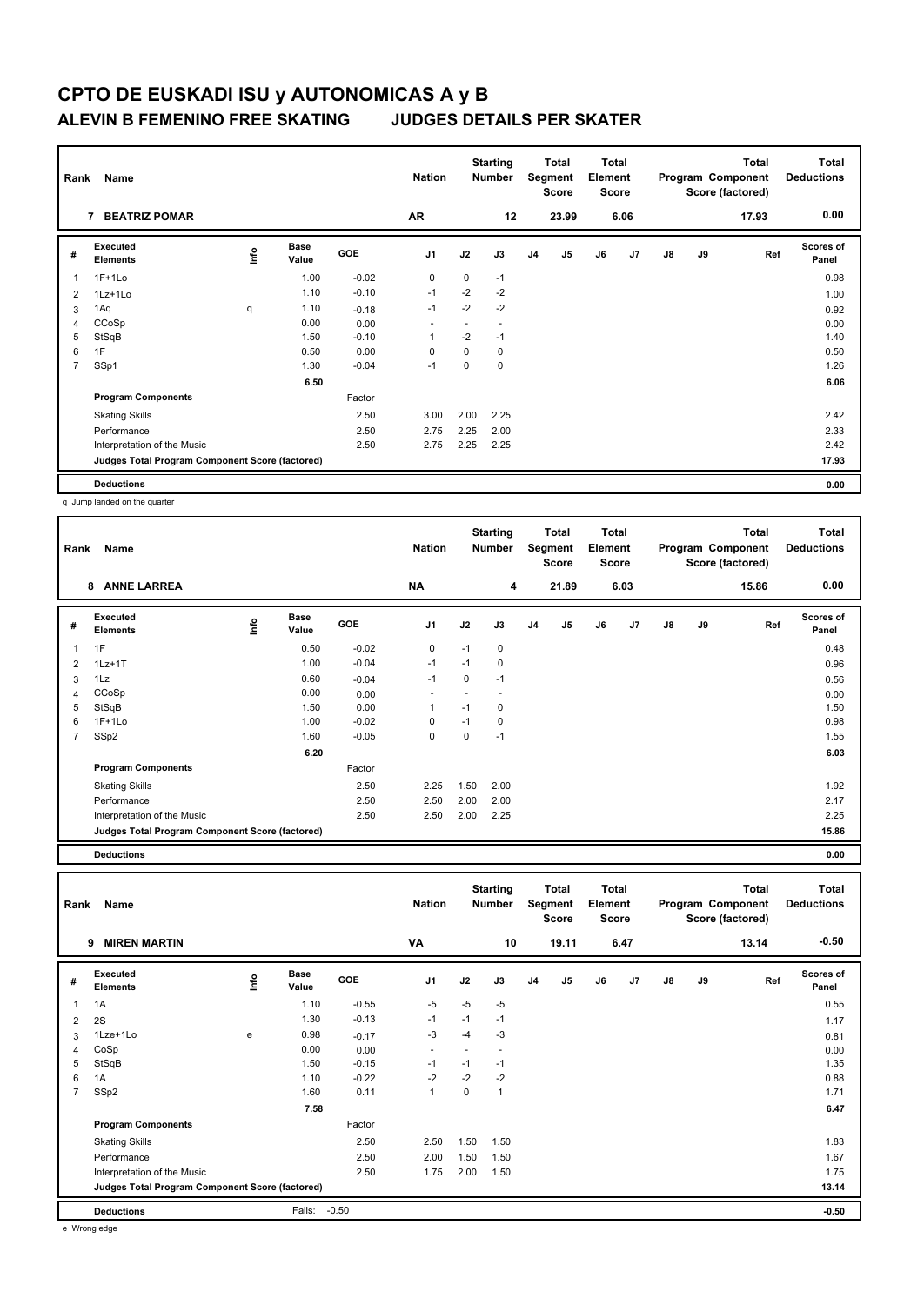| Rank           | Name                                            | <b>Nation</b> |                      | <b>Starting</b><br><b>Number</b> |                | Total<br>Segment<br><b>Score</b> | Total<br>Element<br><b>Score</b> |                |                |    | <b>Total</b><br>Program Component<br>Score (factored) | <b>Total</b><br><b>Deductions</b> |    |       |                           |
|----------------|-------------------------------------------------|---------------|----------------------|----------------------------------|----------------|----------------------------------|----------------------------------|----------------|----------------|----|-------------------------------------------------------|-----------------------------------|----|-------|---------------------------|
|                | <b>LEYRE SANZ</b><br>10                         |               |                      |                                  | <b>AR</b>      |                                  | 3                                |                | 17.05          |    | 5.37                                                  |                                   |    | 11.68 | 0.00                      |
| #              | Executed<br><b>Elements</b>                     | ١nf٥          | <b>Base</b><br>Value | <b>GOE</b>                       | J <sub>1</sub> | J2                               | J3                               | J <sub>4</sub> | J <sub>5</sub> | J6 | J7                                                    | $\mathsf{J}8$                     | J9 | Ref   | <b>Scores of</b><br>Panel |
| -1             | 1F!+1Lo                                         |               | 1.00                 | $-0.12$                          | $-2$           | $-2$                             | $-3$                             |                |                |    |                                                       |                                   |    |       | 0.88                      |
| 2              | 1Lz+1Lo                                         |               | 1.10                 | $-0.08$                          | $-2$           | $-1$                             | $-1$                             |                |                |    |                                                       |                                   |    |       | 1.02                      |
| 3              | CoSp                                            |               | 0.00                 | 0.00                             | ٠              |                                  | $\overline{\phantom{a}}$         |                |                |    |                                                       |                                   |    |       | 0.00                      |
| $\overline{4}$ | StSqB                                           |               | 1.50                 | $-0.25$                          | $-2$           | $-1$                             | $-2$                             |                |                |    |                                                       |                                   |    |       | 1.25                      |
| 5              | 1F                                              |               | 0.50                 | $-0.03$                          | $-1$           | 0                                | $-1$                             |                |                |    |                                                       |                                   |    |       | 0.47                      |
| 6              | 1Lz                                             |               | 0.60                 | $-0.06$                          | $-1$           | $-1$                             | $-1$                             |                |                |    |                                                       |                                   |    |       | 0.54                      |
| $\overline{7}$ | SSp1                                            |               | 1.30                 | $-0.09$                          | $\mathbf 0$    | $\mathbf 0$                      | $-2$                             |                |                |    |                                                       |                                   |    |       | 1.21                      |
|                |                                                 |               | 6.00                 |                                  |                |                                  |                                  |                |                |    |                                                       |                                   |    |       | 5.37                      |
|                | <b>Program Components</b>                       |               |                      | Factor                           |                |                                  |                                  |                |                |    |                                                       |                                   |    |       |                           |
|                | <b>Skating Skills</b>                           |               |                      | 2.50                             | 2.00           | 1.50                             | 1.25                             |                |                |    |                                                       |                                   |    |       | 1.58                      |
|                | Performance                                     |               |                      | 2.50                             | 1.50           | 1.50                             | 1.25                             |                |                |    |                                                       |                                   |    |       | 1.42                      |
|                | Interpretation of the Music                     |               |                      | 2.50                             | 1.75           | 1.75                             | 1.50                             |                |                |    |                                                       |                                   |    |       | 1.67                      |
|                | Judges Total Program Component Score (factored) |               |                      |                                  |                |                                  |                                  |                |                |    |                                                       |                                   |    |       | 11.68                     |
|                | <b>Deductions</b>                               |               |                      |                                  |                |                                  |                                  |                |                |    |                                                       |                                   |    |       | 0.00                      |

! Not clear edge

| Rank | Name                                            | <b>Nation</b> |                      | <b>Starting</b><br>Number |                | Total<br>Segment<br><b>Score</b> | Total<br>Element<br><b>Score</b> |    |       |    | Total<br>Program Component<br>Score (factored) | Total<br><b>Deductions</b> |    |       |                           |
|------|-------------------------------------------------|---------------|----------------------|---------------------------|----------------|----------------------------------|----------------------------------|----|-------|----|------------------------------------------------|----------------------------|----|-------|---------------------------|
|      | <b>LAIA ALTUBE</b><br>11                        |               |                      |                           | VA             |                                  | 8                                |    | 16.77 |    | 5.92                                           |                            |    | 10.85 | 0.00                      |
| #    | <b>Executed</b><br><b>Elements</b>              | <b>Info</b>   | <b>Base</b><br>Value | <b>GOE</b>                | J <sub>1</sub> | J2                               | J3                               | J4 | J5    | J6 | J7                                             | $\mathsf{J}8$              | J9 | Ref   | <b>Scores of</b><br>Panel |
| 1    | 1Lze+1Lo                                        | е             | 0.98                 | $-0.15$                   | $-3$           | $-3$                             | $-3$                             |    |       |    |                                                |                            |    |       | 0.83                      |
| 2    | $1A+1T$                                         |               | 1.50                 | $-0.11$                   | $-1$           | $-1$                             | $-1$                             |    |       |    |                                                |                            |    |       | 1.39                      |
| 3    | CoSpBV                                          |               | 1.13                 | $-0.38$                   | $-4$           | $-3$                             | $-3$                             |    |       |    |                                                |                            |    |       | 0.75                      |
| 4    | 1A                                              |               | 1.10                 | 0.00                      | 0              | 0                                | 0                                |    |       |    |                                                |                            |    |       | 1.10                      |
| 5    | $1F+1Lo*$                                       | $\star$       | 0.50                 | 0.00                      | 0              | 0                                | 0                                |    |       |    |                                                |                            |    |       | 0.50                      |
| 6    | StSqB                                           |               | 1.50                 | $-0.15$                   | $-1$           | $-1$                             | $-1$                             |    |       |    |                                                |                            |    |       | 1.35                      |
| 7    | CoSp1V*                                         | $\star$       | 0.00                 | 0.00                      |                |                                  |                                  |    |       |    |                                                |                            |    |       | 0.00                      |
|      |                                                 |               | 6.71                 |                           |                |                                  |                                  |    |       |    |                                                |                            |    |       | 5.92                      |
|      | <b>Program Components</b>                       |               |                      | Factor                    |                |                                  |                                  |    |       |    |                                                |                            |    |       |                           |
|      | <b>Skating Skills</b>                           |               |                      | 2.50                      | 1.50           | 1.25                             | 1.50                             |    |       |    |                                                |                            |    |       | 1.42                      |
|      | Performance                                     |               |                      | 2.50                      | 1.50           | 1.50                             | 1.50                             |    |       |    |                                                |                            |    |       | 1.50                      |
|      | Interpretation of the Music                     |               |                      | 2.50                      | 1.75           | 1.25                             | 1.25                             |    |       |    |                                                |                            |    |       | 1.42                      |
|      | Judges Total Program Component Score (factored) |               |                      |                           |                |                                  |                                  |    |       |    |                                                |                            |    |       | 10.85                     |
|      | <b>Deductions</b>                               |               |                      |                           |                |                                  |                                  |    |       |    |                                                |                            |    |       | 0.00                      |

\* Invalid element e Wrong edge

|                | Name<br>Rank<br><b>12 CARLA BELTRAN</b>         |      |                      |         |                          |      | <b>Starting</b><br><b>Number</b> |                | <b>Total</b><br>Segment<br>Score | <b>Total</b><br>Element<br><b>Score</b> |                |    |    | <b>Total</b><br>Program Component<br>Score (factored) | Total<br><b>Deductions</b> |
|----------------|-------------------------------------------------|------|----------------------|---------|--------------------------|------|----------------------------------|----------------|----------------------------------|-----------------------------------------|----------------|----|----|-------------------------------------------------------|----------------------------|
|                |                                                 |      |                      |         | AR                       |      | 5                                |                | 16.01                            |                                         | 4.36           |    |    | 11.65                                                 | 0.00                       |
| #              | Executed<br><b>Elements</b>                     | lnfo | <b>Base</b><br>Value | GOE     | J <sub>1</sub>           | J2   | J3                               | J <sub>4</sub> | J <sub>5</sub>                   | J6                                      | J <sub>7</sub> | J8 | J9 | Ref                                                   | Scores of<br>Panel         |
| 1              | 1Lz+1Lo                                         |      | 1.10                 | $-0.04$ | $-1$                     | $-1$ | 0                                |                |                                  |                                         |                |    |    |                                                       | 1.06                       |
| 2              | 1Lz                                             |      | 0.60                 | $-0.06$ | $-1$                     | $-1$ | $-1$                             |                |                                  |                                         |                |    |    |                                                       | 0.54                       |
| 3              | 1F                                              |      | 0.50                 | $-0.02$ | 0                        | 0    | $-1$                             |                |                                  |                                         |                |    |    |                                                       | 0.48                       |
| 4              | CSp                                             |      | 0.00                 | 0.00    | $\overline{\phantom{a}}$ |      |                                  |                |                                  |                                         |                |    |    |                                                       | 0.00                       |
| 5              | StSqB                                           |      | 1.50                 | $-0.20$ | $-1$                     | $-1$ | $-2$                             |                |                                  |                                         |                |    |    |                                                       | 1.30                       |
| 6              | $1F+1Lo$                                        |      | 1.00                 | $-0.02$ | 0                        | 0    | $-1$                             |                |                                  |                                         |                |    |    |                                                       | 0.98                       |
| $\overline{7}$ | CCoSp                                           |      | 0.00                 | 0.00    | ٠                        |      |                                  |                |                                  |                                         |                |    |    |                                                       | 0.00                       |
|                |                                                 |      | 4.70                 |         |                          |      |                                  |                |                                  |                                         |                |    |    |                                                       | 4.36                       |
|                | <b>Program Components</b>                       |      |                      | Factor  |                          |      |                                  |                |                                  |                                         |                |    |    |                                                       |                            |
|                | <b>Skating Skills</b>                           |      |                      | 2.50    | 2.00                     | 1.50 | 1.25                             |                |                                  |                                         |                |    |    |                                                       | 1.58                       |
|                | Performance                                     |      |                      | 2.50    | 2.00                     | 1.25 | 1.25                             |                |                                  |                                         |                |    |    |                                                       | 1.50                       |
|                | Interpretation of the Music                     |      |                      | 2.50    | 1.75                     | 1.50 | 1.50                             |                |                                  |                                         |                |    |    |                                                       | 1.58                       |
|                | Judges Total Program Component Score (factored) |      |                      |         |                          |      |                                  |                |                                  |                                         |                |    |    |                                                       | 11.65                      |
|                | <b>Deductions</b>                               |      |                      |         |                          |      |                                  |                |                                  |                                         |                |    |    |                                                       | 0.00                       |